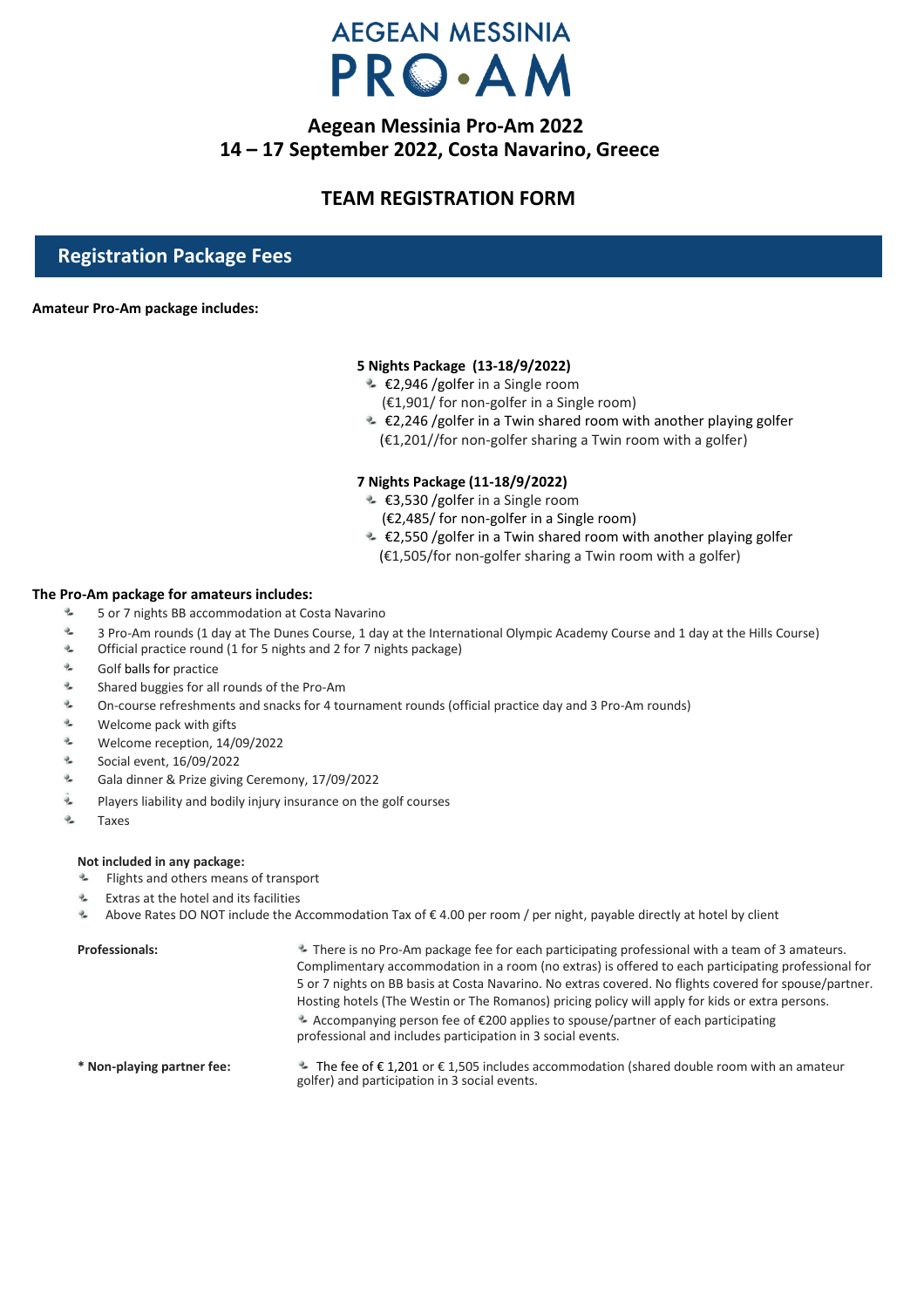### **Registration / Participation Policy**

- $\frac{\partial}{\partial x}$ Final deadline for entries is **June 24, 2022.**
- ą, Duly filled in and signed registration forms must be emailed to **amproam@argotravel.com.**
- ą, Entries will be allocated on a first come, first served basis. **Places are limited to 75 teams.**
- $Q_{\rm m}$ A team entry is considered valid only after full payment of the amateurs' Pro-Am package fees.
- $\Phi_{\rm m}$ Amateurs are required to provide their exact handicap on the entry form at the time of entry and **MUST** provide an up-to-date handicap certificate one week prior to the tournament or at the registration desk of the event. Failure to do so will result in the player playing off scratch for the duration of the tournament.
- All prize winners will be required to provide current proof of handicap before their teams are presented with their prizes.
- $\Phi_{\rm m}$ The EGA slope system will apply to the tournament and each amateur will play from the applicable sloped handicap.
- $\Phi_{\!a}$ For more information about participation – registration details, please visit our websit[e www.aegeanmessiniaproam.com](http://www.aegeanmessiniaproam.com/)
- $\Phi_{\!a}$ For any participation inquiries, please contact ARGO TRAVEL a[t amproam@argotravel.com](mailto:amproam@argotravel.com)

*Please fill in this Team Registration Form in CAPITAL LETTERS and tick where appropriate. You are kindly requested to send it e-mail to ARGO TRAVEL at amproam@argotravel.com*

| Surname:                                             |
|------------------------------------------------------|
| National PGA or Tour:<br>(eg. PGA of France)         |
| Country:                                             |
| E-Mail:                                              |
| Size (Female):<br>$S \vert$<br>XXL<br>M<br>XL<br>L.  |
| 7 nights                                             |
| Spouse/Partner                                       |
| Surname:                                             |
|                                                      |
| Surname:                                             |
|                                                      |
| Exact Handicap:                                      |
| Country:                                             |
| E-Mail:                                              |
| Size (Female):<br>XXL<br>M<br>XL                     |
| 7 nights                                             |
|                                                      |
| <b>Player Sharing</b><br>Non-playing partner sharing |
|                                                      |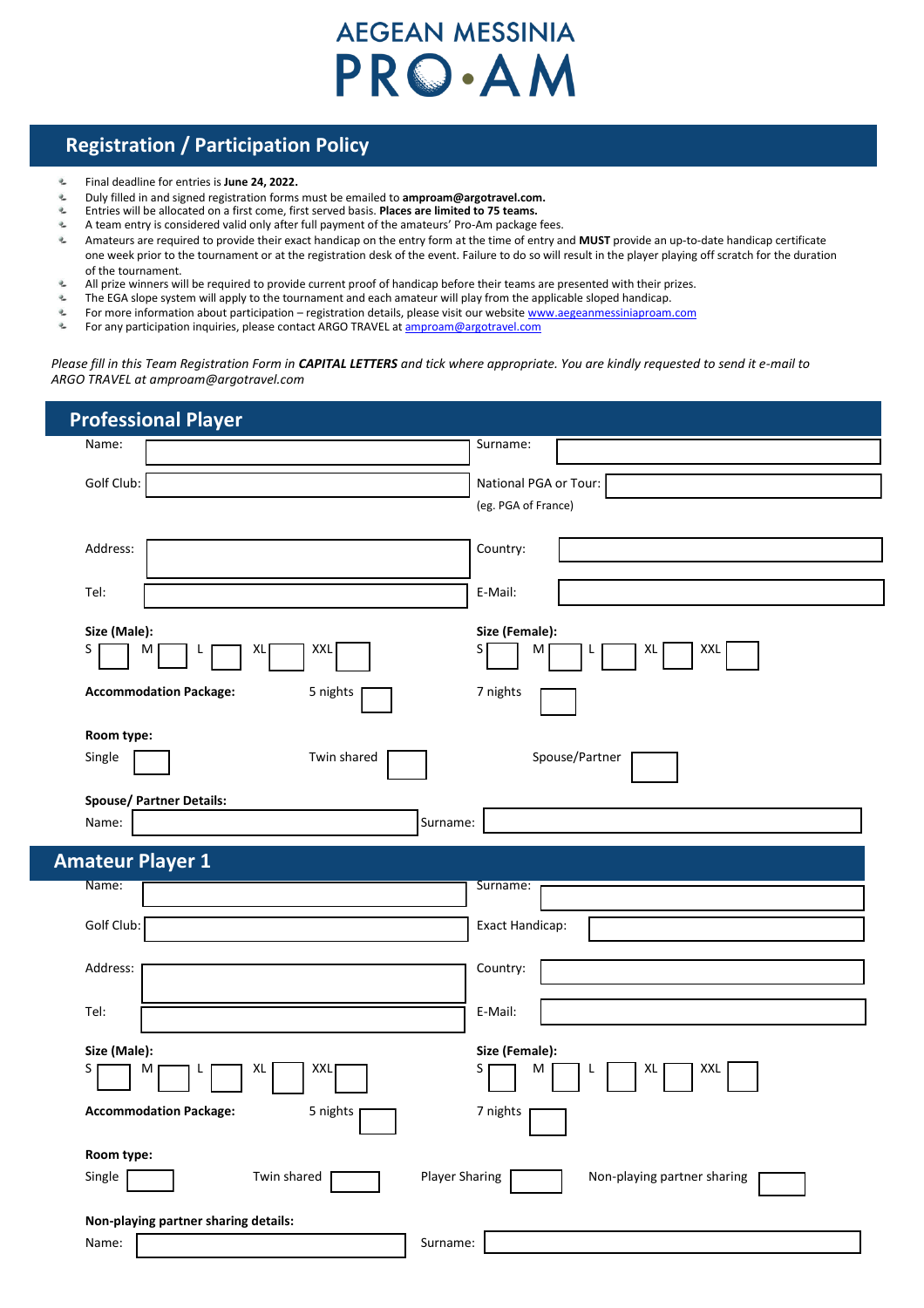| <b>Amateur Player 2</b>                   |                                                      |
|-------------------------------------------|------------------------------------------------------|
| Name:                                     | Surname:                                             |
| Golf Club:                                | Exact Handicap:                                      |
| Address:                                  | Country:                                             |
| Tel:                                      | E-Mail:                                              |
| Size (Male):<br>XXL<br>S<br>M<br>XL       | Size (Female):<br>S<br>XL<br>XXL<br>M                |
| <b>Accommodation Package:</b><br>5 nights | 7 nights                                             |
| Room type:                                |                                                      |
| Twin shared<br>Single                     | <b>Player Sharing</b><br>Non-playing partner sharing |
| Non-playing partner sharing details:      |                                                      |
| Name:                                     | Surname:                                             |

| <b>Amateur Player 3</b>                   |                                                      |
|-------------------------------------------|------------------------------------------------------|
| Name:                                     | Surname:                                             |
| Golf Club:                                | Exact Handicap:                                      |
| Address:                                  | Country:                                             |
| Tel:                                      | E-Mail:                                              |
| Size (Male):                              | Size (Female):                                       |
| XXL<br>S<br>XL<br>M                       | S<br>XXL<br>XL<br>M                                  |
| <b>Accommodation Package:</b><br>5 nights | 7 nights                                             |
| Room type:                                |                                                      |
| Single<br>Twin shared                     | <b>Player Sharing</b><br>Non-playing partner sharing |
| Non-playing partner sharing details:      |                                                      |
| Name:                                     | Surname:                                             |

## **Official Practice Day & Practice Facilities**

**The Official Practice Day at Costa Navarino is on September 14th , 2022. You may select to play 18 holes either at "The Dunes Course" or at "The Navarino Hills Course". If you wish to book a practice tee time, it is mandatory to tick below where appropriate:**

| YES | Morning     | The Dunes Course |  |
|-----|-------------|------------------|--|
| NΟ  | Afternoon I | Navarino Hills   |  |

Priority for reservations will be on a first come, first served basis.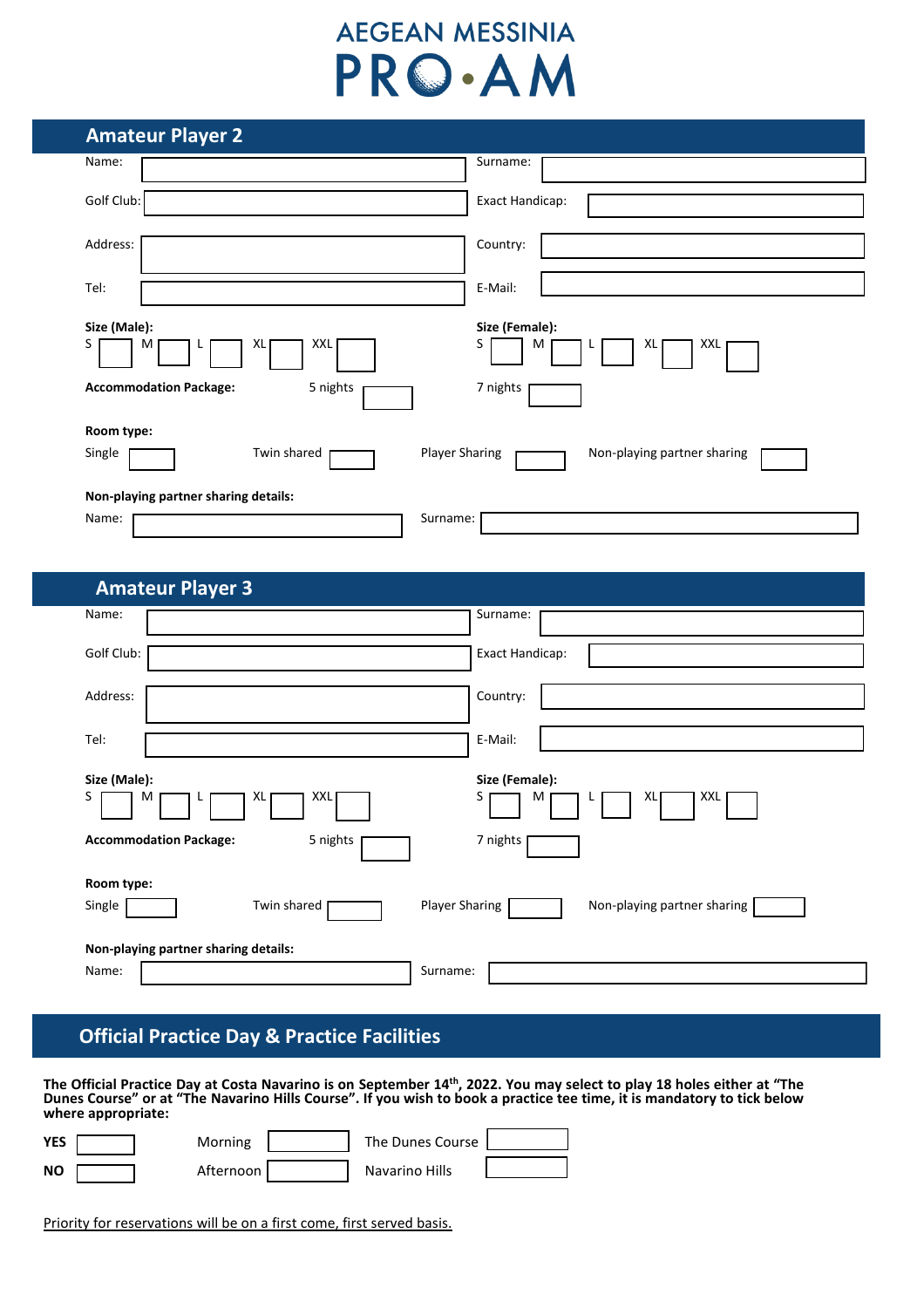### **Payment & Cancellation Policy**

- You may pay for the Aegean Messinia Pro-Am 2022 package fees and any other arrangements by credit card or bank transfer.
- Upon submission of this Team Registration Form and in any case no later than three (3) working days therefrom, all three amateur participants are required to pay a non-refundable 50% of the respective Pro-Am package fees in order to be able to reserve a place within the 75 teams. Lack of any amateur fee will not confirm a place within the 75 teams. The remaining 50% of the respective Pro-Am package shall be payable until **July 15, 2022.** Once payment of the Pro-Am package fees has been received, the registration of your team will be confirmed. If payment of the remaining 50% of the respective Pro-Am package fees has not been received by **July 15, 2022**, then your reserved place will be cancelled and will be given to the next available team on priority basis.
- $\partial_\omega$ Written cancellations of registrations (by fax or e-mail) after **July 15, 2022,** and up to **July 31, 2022,** can be accepted. In such case, and provided that the respective Pro-Am package fees are in full receipt by us, the participant will be entitled to a partial refund of 30% of the respective and paid Pro-Am package fee.
- ÷. For written cancellations (by fax or e-mail) received after **July 31, 2022,** or no show of any participant, there will be no refund of any amount of the paid Pro-Am package fees.
- ë, Substitute competitors will be accepted upon written application until **August 31, 2022,** provided that they submit a Registration Form, filled in, for the replacing participant. In such case, any paid Pro -Am package fee will be retained and applied in favor of the substitute competitor, unless the later performs a new payment. After **August 31, 2022,** substitutions could be approved and made by the CPG.
- $\vec{\eta}_\sigma$ No refunds will be made upon failure of proof by the amateur of the current handicap certificate at the Championship Office prior to Round 1 of the Pro-Am.

| <b>Payment by Credit Card</b>                                                                                         |                                                                                                                                      |
|-----------------------------------------------------------------------------------------------------------------------|--------------------------------------------------------------------------------------------------------------------------------------|
| Payment by credit card:                                                                                               | Mastercard<br>Visa                                                                                                                   |
| Credit card number:                                                                                                   |                                                                                                                                      |
| Card expiry date (MM/YY):                                                                                             | Cardholder's name (as shown on the card):                                                                                            |
| CVV (three-digit number behind card):                                                                                 | Cardholder telephone number:                                                                                                         |
| I hereby authorize ARGO TRAVEL to debit this card with the total amount of $\epsilon$<br>Aegean Messinia Pro-Am 2022. | in view of the Team Participation in the                                                                                             |
| accept without any restrictions.                                                                                      | I hereby confirm that I have read and understood the registration terms as well as the cancellation and substitution policy, which I |

| Cardholder's Signature: [ |  |
|---------------------------|--|
|                           |  |
|                           |  |

(Please do not type your name: Original signature is required.)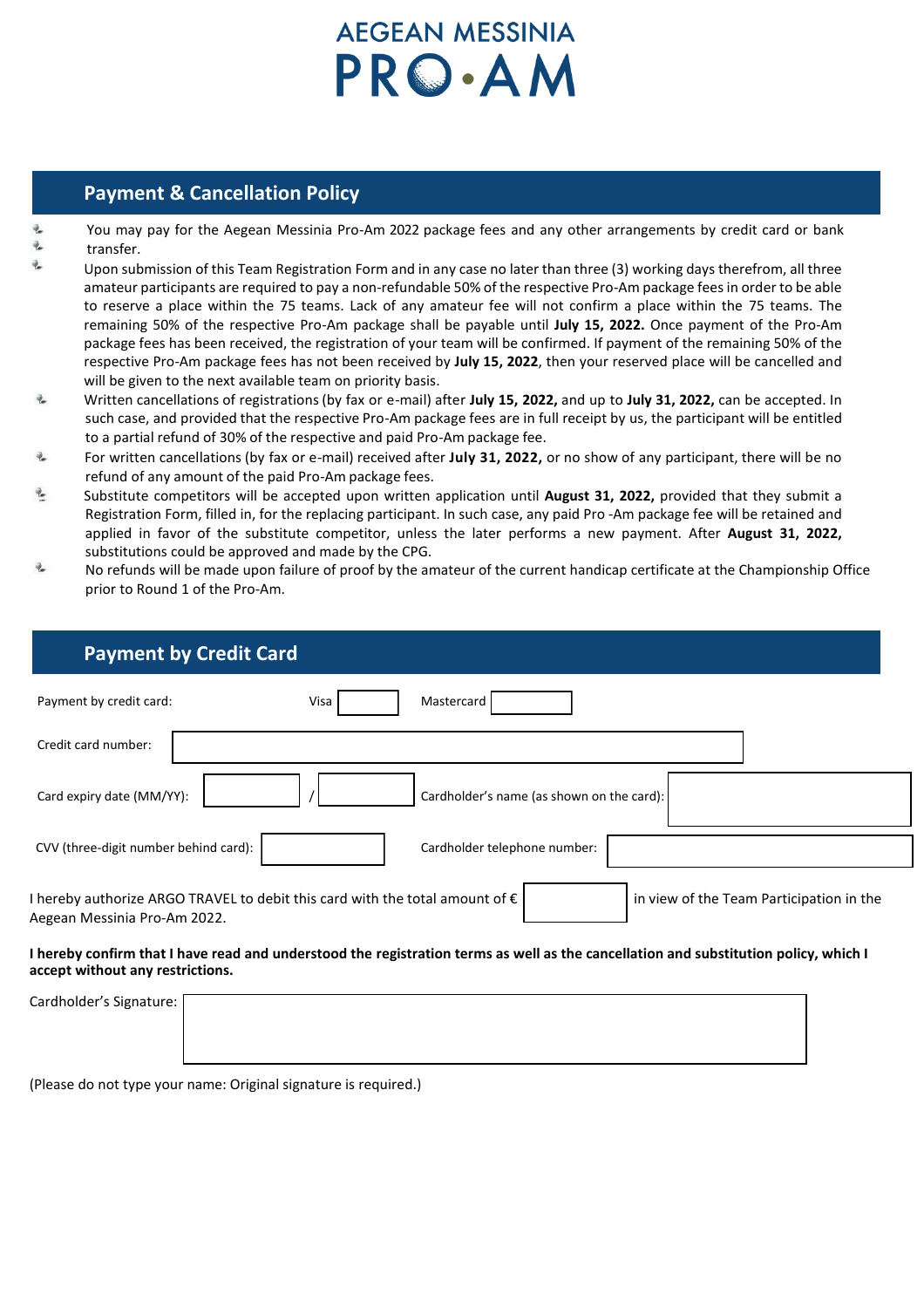## **Payment by Bank Transfer**

### **BANK**: ALPHA BANK **ACCOUNT NUMBER**: 120-00-2320-007850 **IBAN:** GR25 0140 1200 1200 0232 0007 850 **BIC**: CRBAGRAAXXX **Beneficiary**: ATS LTD

*Please share the Proof of Payment via e-mail or fax as soon as you complete the transaction* **\*\*\*DO NO FORGET\*\*\* Reference: AEGEAN MESSINIA PRO-AM 2022 – Surname/First Name IMPORTANT NOTE: All Foreign Bank charges are for the account of applicant**

### **Billing Details**

| Please tick one of the following billing options:           | * Receipt<br>Invoice                                 |        |
|-------------------------------------------------------------|------------------------------------------------------|--------|
| In case of an invoice please fill-in the following details: |                                                      |        |
| Individual's name/ Company name                             |                                                      |        |
| Field of activities                                         |                                                      |        |
| Address                                                     |                                                      |        |
| Country                                                     | Zip code                                             | City   |
| Telephone                                                   | Fax                                                  | E-mail |
| Tax ID Number                                               | Local Tax Authority<br>(D.O.Y. Greek Delegates only) |        |

*\* A receipt will be issued in case you do not choose one of the options.*